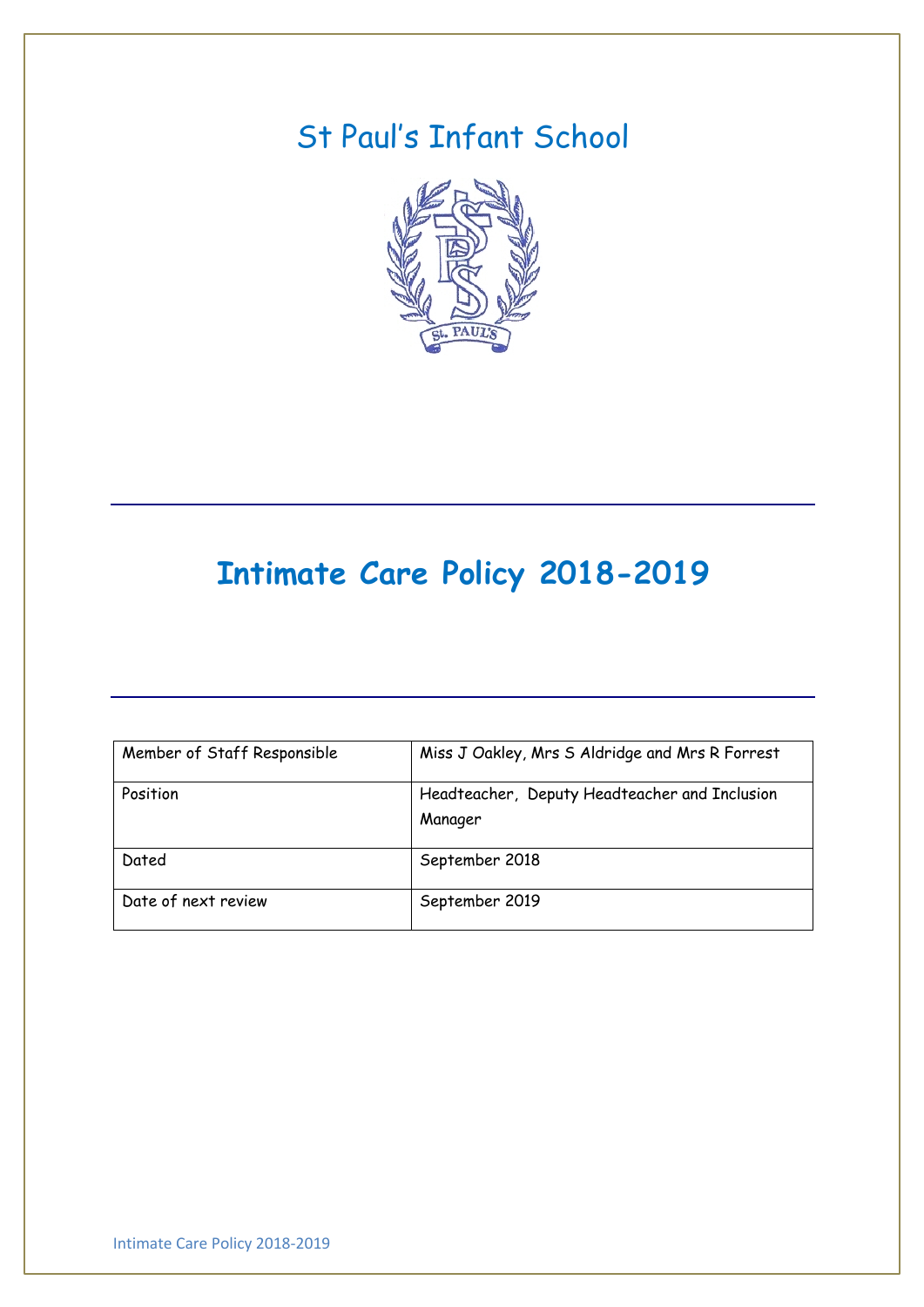## **St Paul's Infant School**

## **Policy for Intimate Care**

## **Introduction**

Intimate care is any care which involves washing, touching or carrying out an invasive procedure (such as cleaning up a pupil after they have soiled themselves) to intimate personal areas. In most cases such care will involve cleaning for hygiene purposes as part of a staff member's duty of care. In the case of a specific procedure only a person suitably trained and assessed as competent should undertake the procedure. (In such cases see individual health and care plan.)

The issue of intimate care is a sensitive one and will require staff to be respectful of the child's needs. The child's dignity should always be preserved with a high level of privacy, choice and control. There shall be a high awareness of child protection issues. Staff behaviour must be open to scrutiny and staff must work in partnership with parents/carers to provide continuity of care to children/young people wherever possible.

#### **Intimate Care Policy for St Paul's Infant School**

St Paul's Infant School is committed to ensuring that all staff responsible for the intimate care of children will undertake their duties in a professional manner at all times. St Paul's Infant School recognises that there is a need to treat all children with respect when intimate care is given. No child should be attended to in a way that causes distress or pain.

#### **Mandatory Procedures**

- All staff will already have enhanced CRB clearance.
- Staff undertaking personal care and the more complex clinical tasks should always act in accordance with the policy.
- Staff will have received training before undertaking any of the tasks detailed in the care plan.
- This policy must be read in conjunction with the School's protocols for administering medication, safe storage of medication and all other relevant policies and procedures.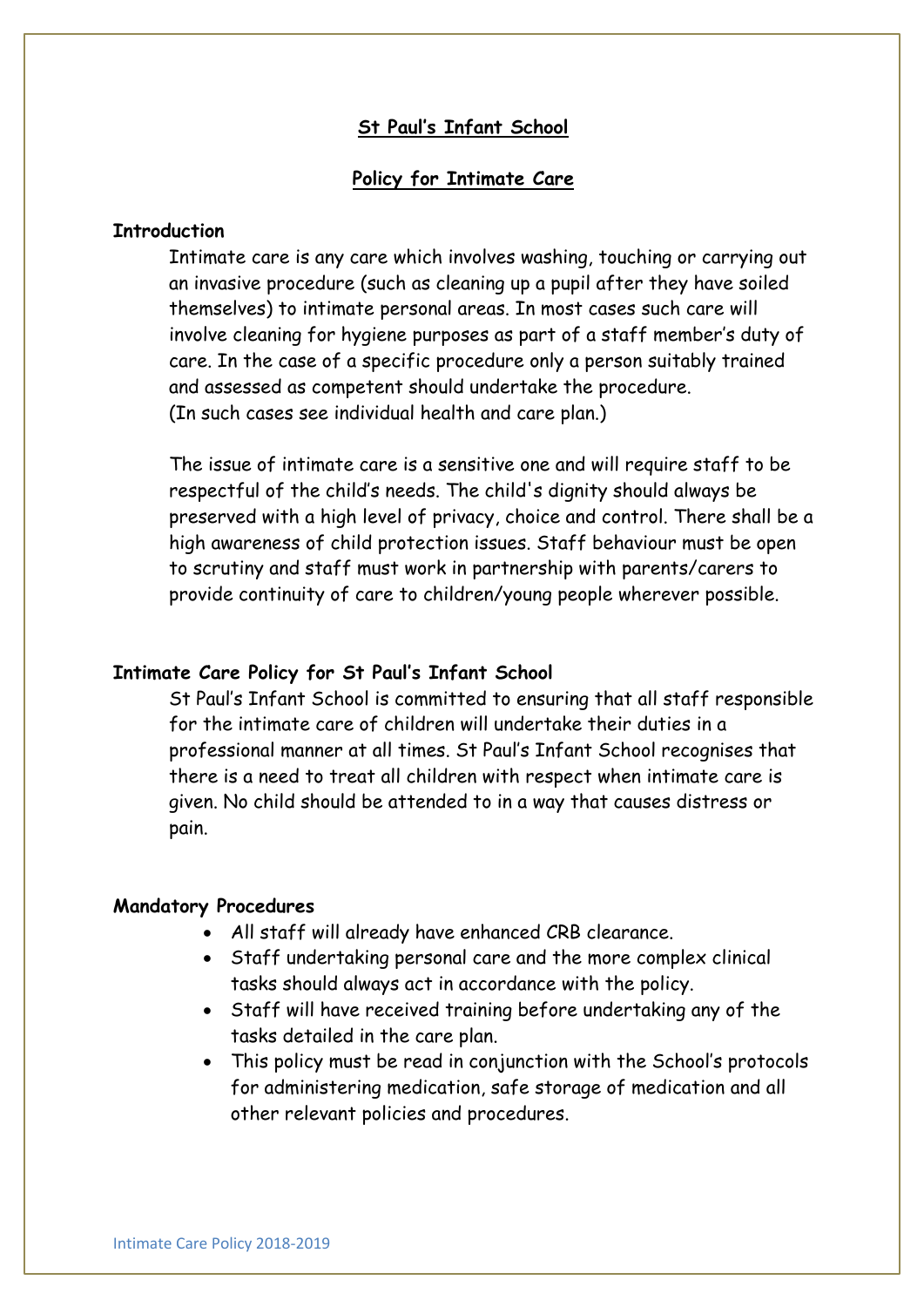## **Our approach to best practice**

The management of all children with intimate care needs will be carefully planned. The child who requires intimate care is treated with respect at all times; the child's welfare and dignity is of paramount importance.

Any child with intimate care needs will be supported to achieve the highest level of autonomy that is possible given their age and abilities. Staff will encourage each child to do as much for him/herself as s/he can. This may mean, for example, giving the child responsibility for washing themselves.

# **Individual intimate care plans will be drawn up for particular children as appropriate to suit the circumstances of the child.**

Each child's right to privacy will be respected. Careful consideration will be given to each child's situation to determine how many carers might need to be present when a child is toileted. Where possible one child will be catered for by one adult unless there is a sound reason for having more adults present. If this is the case, the reasons should be clearly documented.

Wherever possible the same child will be cared for by the same adult on a regular basis. Ideally, staff should only care intimately for an individual of the same sex. However, at St Paul's Infant School this principle may be waived due to the lack of male staff and where failure to provide appropriate care would result in negligence. Staff who provide intimate care are trained to do so (including Child Protection and Health and Safety) and are fully aware of best practice.

Apparatus will be provided to assist with children who need special arrangements following assessment from physiotherapist/ occupational therapist as required.

Staff will be supported to adapt their practice in relation to the needs of individual children.

Intimate care arrangements will be discussed with parents/carers on a regular basis and recorded on the child's Care Plan. The needs and wishes of children and parents will be taken into account wherever possible within the constraints of staffing and equal opportunities legislation.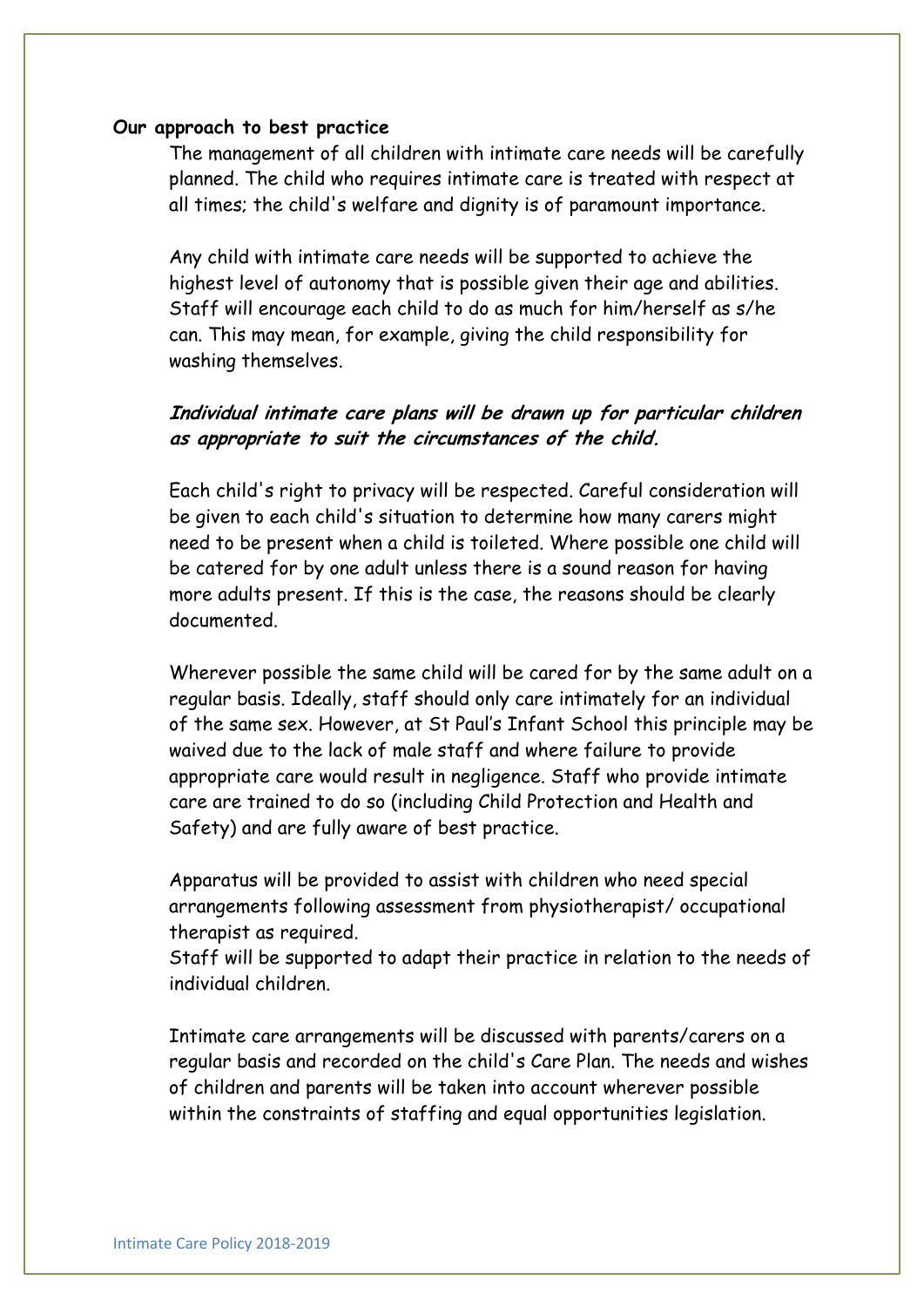## **Washing,dressing,toileting.**

At St Paul's Infant School we encourage and support all pupils to conduct their own self-care as much as possible. It must not be undertaken by staff because they feel it is quicker or more convenient.

# **The Protection of Children**

Education Child Protection Procedures and Inter-Agency Child Protection procedures will be adhered to.

All children will be taught personal safety skills carefully matched to their level of development and understanding.

If a member of staff has any concerns about physical changes in a child's presentation, e.g. marks, bruises, soreness etc. s/he will immediately report concerns to the appropriate manager/ designated person for child protection.

If a child becomes distressed or unhappy about being cared for by a particular member of staff, the matter will be looked into and outcomes recorded. Parents/carers will be contacted at the earliest opportunity as part of this process in order to reach a resolution. Staffing schedules will be altered until the issue(s) are resolved so that the child's needs remain paramount. Further advice will be taken from outside agencies if necessary.

If a child makes an allegation against a member of staff, all necessary procedures will be followed (see Inter - Agency Child Protection Procedures for details).

#### **Children Wearing Nappies**

Any child wearing nappies will have an intimate care plan which must be signed by the parent/carer. This plan will outline who is responsible in school for changing the child, and where and when this will be carried out. This agreement allows school and parents to be aware of all issues surrounding the task from the outset.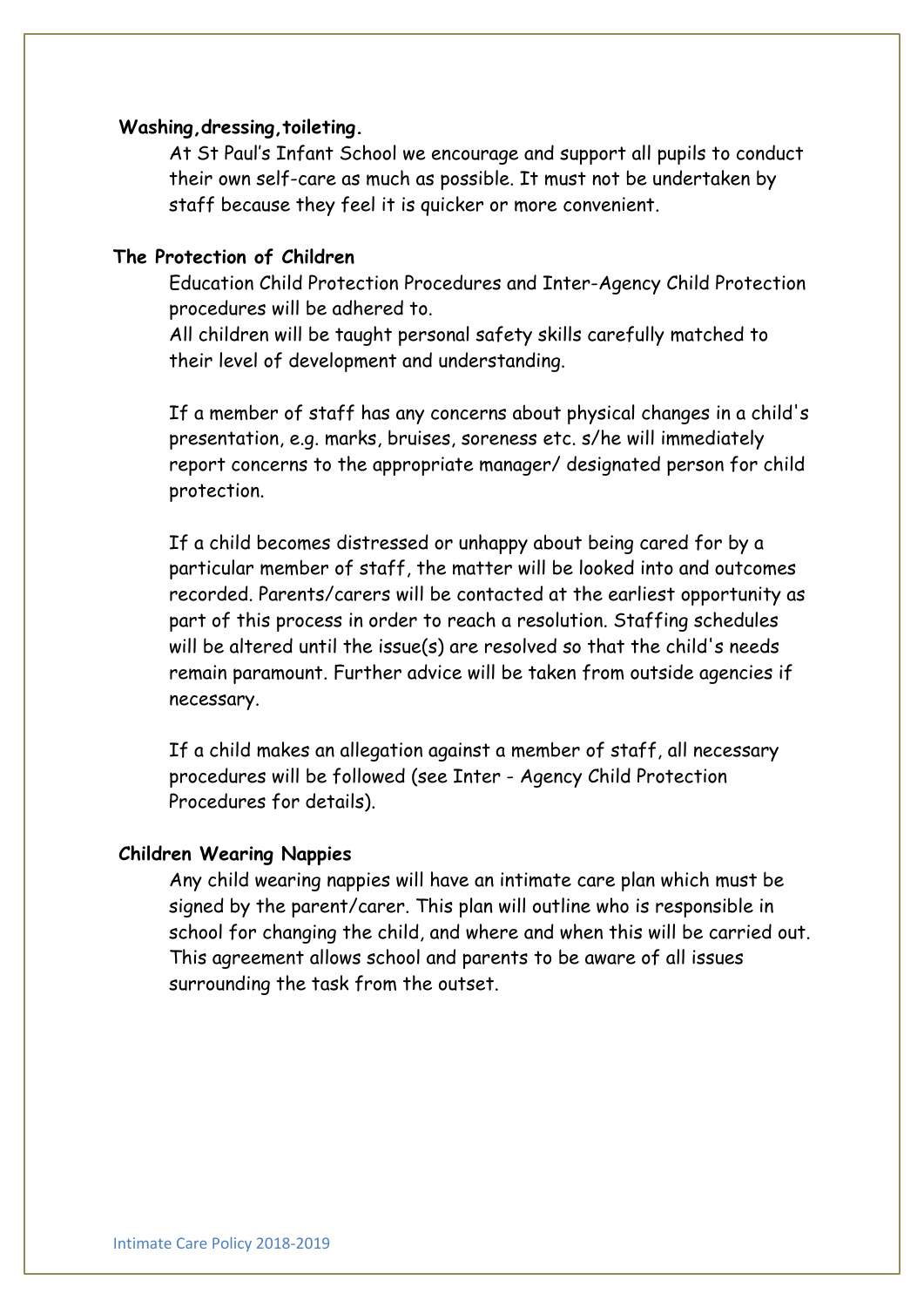## **Health & Safety Guidance – When a child has had an accident**

Staff should always wear an apron and gloves when dealing with a child who is soiled or when changing a nappy. Any soiled waste should be placed in the nappy bin in the disabled toilet. This bin should be collected regularly. Staff should be aware of the School's Health and Safety Policy.

When a child has an accident and needs changing, as much as possible, the child is encouraged to change themselves. They will use the class toilet areas and a Teaching Assistant/Class Teacher or Midday Meal Supervisor will hand them over the clothes to change into. The wet clothes will then be placed in a sealed bag for the child to take home at the end of the day.

If the child soils themselves then they are encouraged to clean themselves as much as possible. The child will change within the toilet and the adult present outside to encourage and support where needed. If this is as a result of illness the parents will collect the child. Should a child regularly soil as a result of a medical condition or current medicine than a Care Plan will be devised. Parents are encouraged to provide wipes for the children to clean themselves.

#### **Special Needs**

Children with special needs have the same rights to privacy and safety when receiving intimate care. Additional vulnerabilities (any physical disability or learning difficulty) must be considered when drawing up care plans for individual children. Regardless of age and ability, the views and emotional responses of children with special needs should be actively sought when drawing up or reviewing a care plan. If necessary a Risk Assessment will also be undertaken to ensure that all eventualities have been considered and planned for. This will be shared with parents and class teachers.

#### **Equal Opportunities**

All religious views and wishes of all children are respected at St Paul's Infant School. Staff are aware that some children may have to remain covered or need to wash in running water.

All children will be treated according to their need and their gender.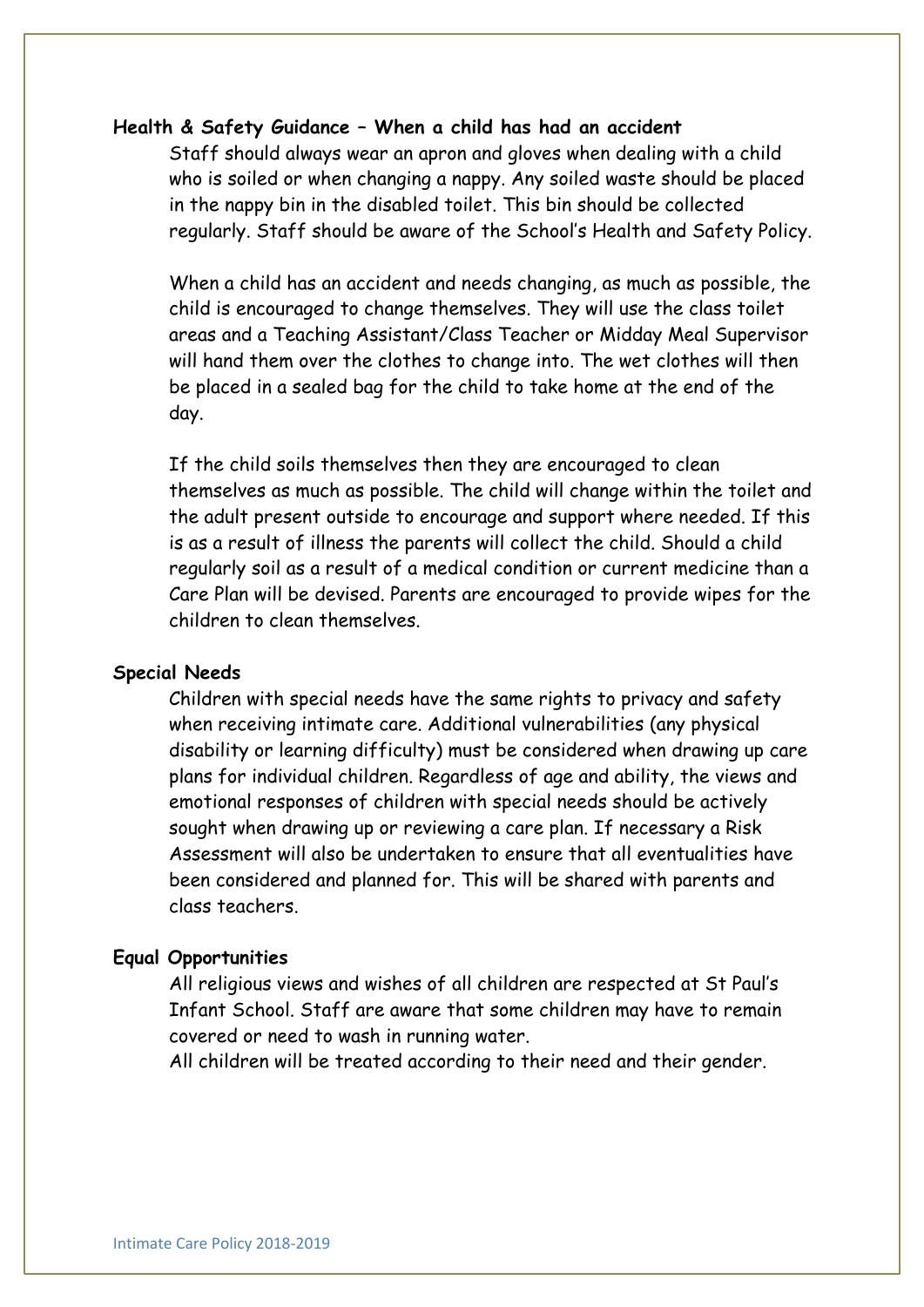## **Physical Contact**

All staff engaged in the care and education of children and young people need to exercise caution in the use of physical contact. Staff must be aware that even well-intentioned contact might be misconstrued by the child or an observer. Staff must always be prepared to justify actions and accept that all physical contact is open to scrutiny. The expectation is that when staff make physical contact with pupils it will be:

- For the least amount of time necessary (limited touch)
- Appropriate, given their age, stage of development and background
- In response to the pupil's needs at the time

Arrangements must be understood and agreed by all concerned, justified in terms of the child's needs and consistently applied and open to scrutiny. Where possible, consultation with colleagues should take place where any deviation from arrangements is anticipated. Any deviation from the agreed plan must be documented and reported.

Extra caution may be needed where a child has previously suffered abuse or neglect.

Less careful behaviour may lead to staff being vulnerable to allegations of abuse.

Many such children are needy and seek out inappropriate physical contact. In such circumstances staff should deter the child, seek witnesses and document and report the incident.

# **Pupils in Distress**

There may be occasions when a distressed pupil needs comfort and reassurance that may include physical touch such as a caring parent would give. Staff must remain self-aware at all times to ensure that their contact is not threatening or intrusive and not subject to misinterpretation. At St Paul's Infant School we are a caring school and we will cuddle a child who is distressed.